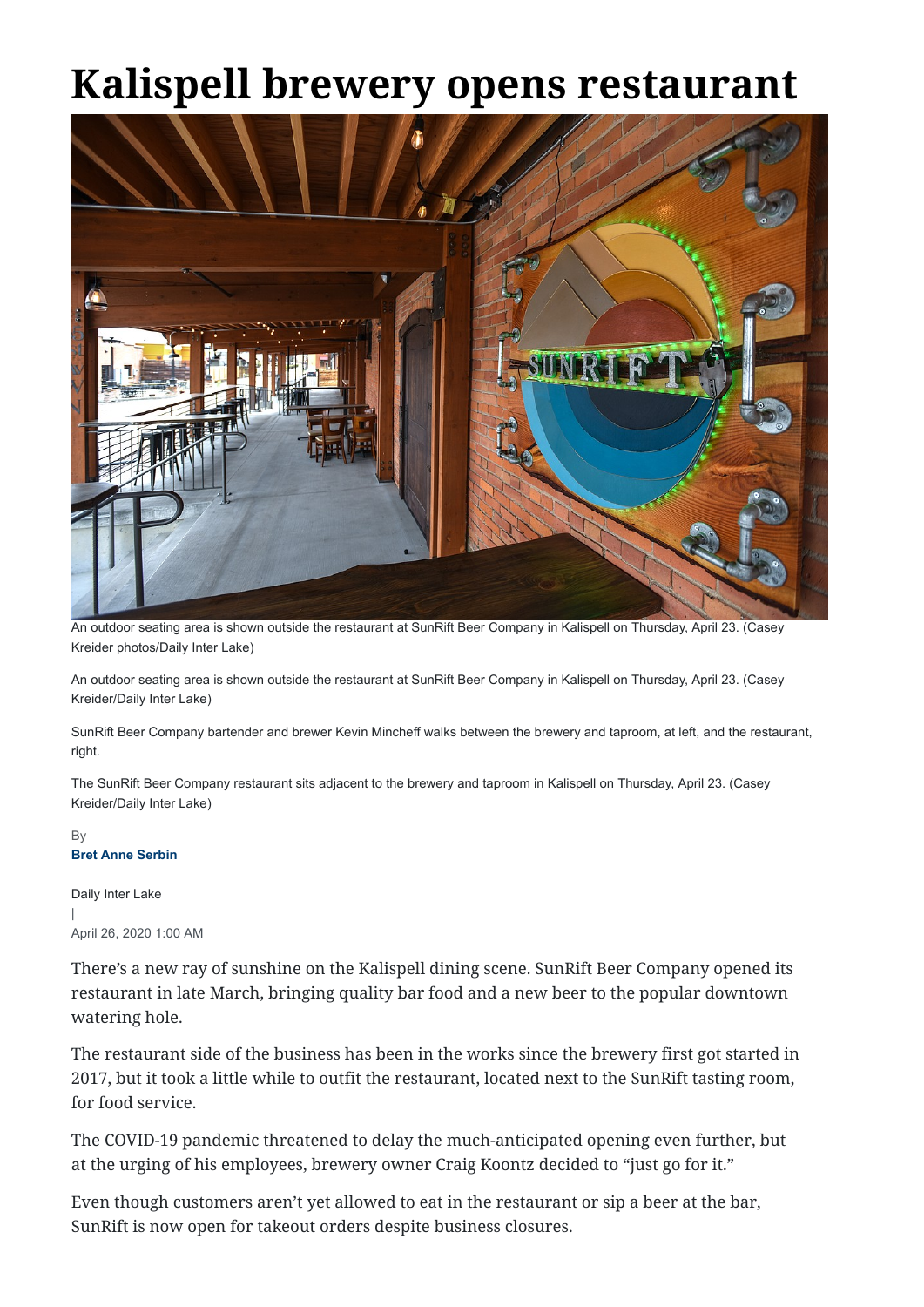The outbreak struck the valley immediately before the restaurant was planned to open, but the SunRift staff decided to go ahead with to-go orders instead of waiting even longer.

"My staff told me, 'we can do this. We'll figure it out,'" Koontz recalled. It was this encouragement from the restaurant's kitchen manager, Ryan Weller, and lead "beertenders" Kevin Mincheff and Alex Stevens that convinced Koontz to proceed with the opening.

The restaurant is still working diligently to comply with social distancing guidelines, Koontz noted, as he made sure to keep a six-foot distance from an employee in the kitchen. But SunRift is also providing sandwiches and side dishes to Flathead Valley patrons during the pandemic.

"The food is just like we make the beer—classic and clean," Koontz said. The menu is starting with a few American staples, such as tri-tip sandwiches, beer biscuits and mac 'n' cheese.

He added the philosophy behind the restaurant is "super hyper-focused on very simple, clean food." Gravy is made from veal bones and their meat is smoked on a smoker using Flathead Valley cherries and apple wood.

They plan to gradually expand the menu, especially once sit-down service resumes, and feature unique weekly specials. Koontz said the restaurant's cook, Tim Moats, has plans for a lot of "really fun, tasty food."

SUNRIFT ALSO debuted a new beer along with the restaurant's opening. The new brew known as Hefty Nuts—is dedicated to the SunRift staff that has powered through the uncertain circumstances and forged ahead with the restaurant's opening. Koontz described the coconut hefeweizen as "light, bright, tropical and refreshing."

"It's a tribute to the staff who wanted to open. It's flying like hotcakes," Koontz noted.

Opening the restaurant completes phase two of SunRift's three-part plan to transform its downtown Kalispell location in conjunction with the development of the Kalispell downtown core trail.

Koontz said the restaurant's location directly on the future trail was "absolutely a key part of the whole plan from the beginning."

Next, he hopes to develop the southside patio. This third phase will include fire pits, a drink rail, fire lamps and other accoutrements to add to the outdoor ambiance. The patio will be integrated into the trail and developed as the city's plan progresses, which is expected to happen this year.

SunRift Restaurant is located next to the brewery, at 55 First Ave. WN in Kalispell. The restaurant is currently open for takeout orders every day from 12 to 8 p.m. by calling 406-314- 6355.

Reporter Bret Anne Serbin may be reached at (406)-758-4459 or bserbin@dailyinterlake.com.



An outdoor seating area is shown outside the restaurant at SunRift Beer Company in Kalispell on Thursday, April 23. (Casey Kreider/Daily Inter Lake)